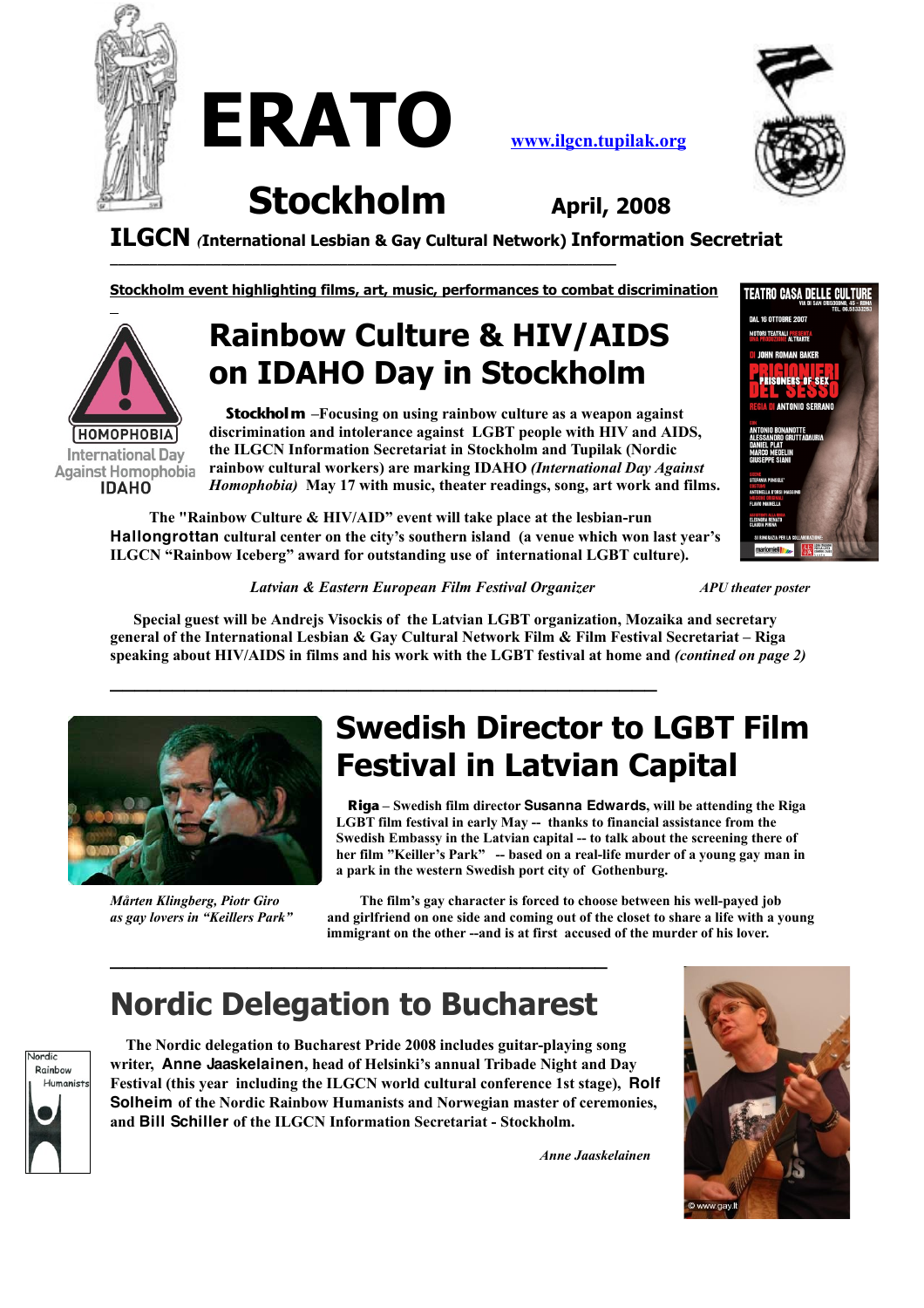

**Council of Europe Commissioner Horrified over Discrimination, Hate:**

### **Using Video to Defend LGBT Rights**

**Brussels --"Since I took up the office, I have been quite horrified by the extent of homophobia in a number of countries in Europe", says Swedish-born Thomas Hammarberg, the Council of Europé's Commissioner for Human Rights in a video message shown at a Conference organised by the Alliance of Liberals and Democrats**

*Thomas Hammarberg* **for Europe (ALDE) on the rights of lesbian, gay, bisexual and transgender persons (LGBT). The April event was held in the European Parliament in Brussels.**

**The Commissioner raised several concerns regarding the effective respect of LGBT persons' rights, in particular to be protected from hate crimes and discrimination based on sexual orientation and gender identity. He also stressed the freedom of assembly when peaceful Gay Pride Marches are organised: they should not be obstructed by national and local authorities.**

**Hammarberg referred to widespread discrimination against LGBT persons and the need for comprehensive inclusive anti-discrimination legislation. "Regulations and laws should list all grounds for discrimination including sexual orientation which is not always the case". Finally, the Commissioner stressed the importance of the Yogyakarta Principles, a worldwide lawyers' initiative which analyses international human rights law through a LGBT persons'prism, and their relevance for future respect for human rights for all.**

### **Rainbow Culture & HIV/AIDS on IDAHO Day….**

*(continued from page 1)* **…. with several other Eastern European Film Festivals. " The program will also** include a drama reading from one of the APU (Aids Underground Theater) – Amsterdam – the ILGCN co**ordinators/ambassadors in the Netherlands -- focusing on AIDS and the risked-filled prostitution and traficing from Eastern Europe to the West.**

**In addition, the monologue: "Bo Jangles and the Angel" describing violence, rape and AIDS in American prison systems – similar to the situation in Brazil, South Africa ,Russia and elsewhere. "The Execution Drums" will be played by Peter Fröberg, former Swedish ILGCN cultural ambassador.**

The event will also include and presentation of Tupilak's annual "Thor's Hammer Award" -- this **year honoring work combating discrimination based on HIV/AIDS. Art work will also be displayed from the Tupilak & ILGCN Travelling Art and Photography Exhibit."**

### *Next stop – Bucharest Pride, May 20-25, 2008* **Tupilak & ILGCN Travelling Art & Photography Exhibit**





*Willi Reichhold, ………. Isias Fanlo, Spain Austria/Sweden*



**\_\_\_\_\_\_\_\_\_\_\_\_\_\_\_\_\_\_\_\_\_\_\_\_\_\_\_\_\_\_\_\_\_\_\_\_\_\_\_\_\_\_\_\_\_\_\_\_\_\_\_\_\_\_\_\_\_\_\_\_\_\_\_\_\_\_\_**

*Georgia/Sweden*

*Andrius Privetas, Lithuania*

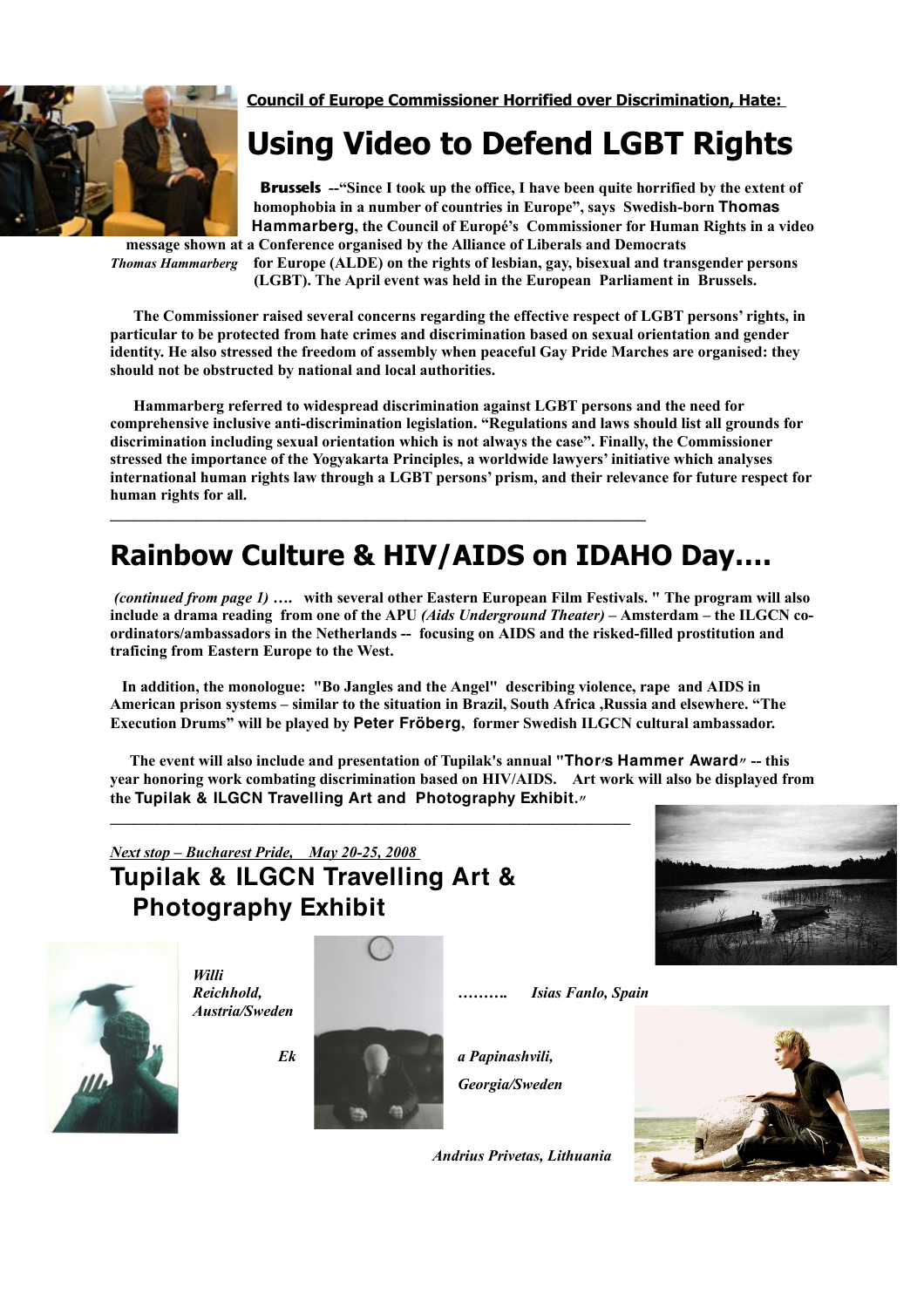

# **NORDIC RAINBOW COUNCIL to MEET in HELSINKI, STOCKHOLM**

Helsinki/Stockholm **-- Once again the annual meeting of the Nordic Rainbow Council is to be shared by two Nordic capitals -- Stockholm and Helsinki -- to make it easier for delegates to attend at least one of the events to discuss Nordic co-operation and not just communicate "via e-mail."**

**The Stockholm session will take place as part of the "Baltic Solidarity Days" July 18-19 in the Swedish capital, including seminars and performances at Södra Teater, while the Helsinki event will be part of the ILGCN** *(International Lesbian & Gay Cultural Network)* **world cultural** *Belarus, Swedish, Latvian* **conference -- stage 1 (the 2nd stage of the world conference will be in** *NRC Participants in Riga* **Minneapolis-St. Paul, USA, September 19-21, 2008) as part of the Tribade Days & Nights Festival held every year in the Finnish capital.**

**The main themes this time will be increasing co-operation with colleagues on the barricades in Eastern Europe and the use of rainbow culture as a weapon against homophobia and silence -- especially** in such places as Lithuania where the rainbow flag is still banned from public places," says Bill Schiller, **the Nordic Rainbow Council's international secretary.**



#### **StrengtheningMembership within the I LGCN, I LGA**

**The meetings will also review decisions and strategy worked out at earlier Council sessions in Riga, Tallinn, Stockholm, Vasa and Gothenburg, and discuss increasing ties with other members of the ILGCN and the ILGA** *(International Lesbian & Gay Association).*

**The ILGCN "Arco Nordica" award for outstanding achievements across Nordic**

borders will also be presented at one of the sessions. The last award honored the Swedish Pol-Balt **Network promoting co-operation between Swedish LGBT groups and rainbow colleagues in Estonia, Latvia, Lithuania and Poland.**

**The Council is open to LGBT organizations, activists and cultural workers in the Nordic region -- from Greenland to Lithuania, from the Faroes to Finland, from Iceland to Estonia. Members unable to send delegates to meetings are very welcome to send proposals, recommendations and suggestions via the internet.**

*\_\_\_\_\_\_\_\_\_\_\_\_\_\_\_\_\_\_\_\_\_\_\_\_\_\_\_\_\_\_\_\_\_\_\_\_\_\_\_\_\_\_\_\_\_\_\_\_\_\_\_\_\_\_*

#### **ILGCN Annual Awards: (Proposals welcomedat allSecretariats)**

**Rainbow Iceberg -- (international work)**

**Orfeo Iris (researchin Nazi 6neoNazi persecution ofhomosexuals)**

**Grizzly Bear (work in ferocious homophobic situations)**

**Orfeo Musica (international musical co-operation)**

#### **Sappho in Paradise (libraries,publishing)**

**Arco Nordica (Nordic co-operation)**

**Orfeo Imago (graphic art & photography) Clio's Silver Cup (LGBT history)**